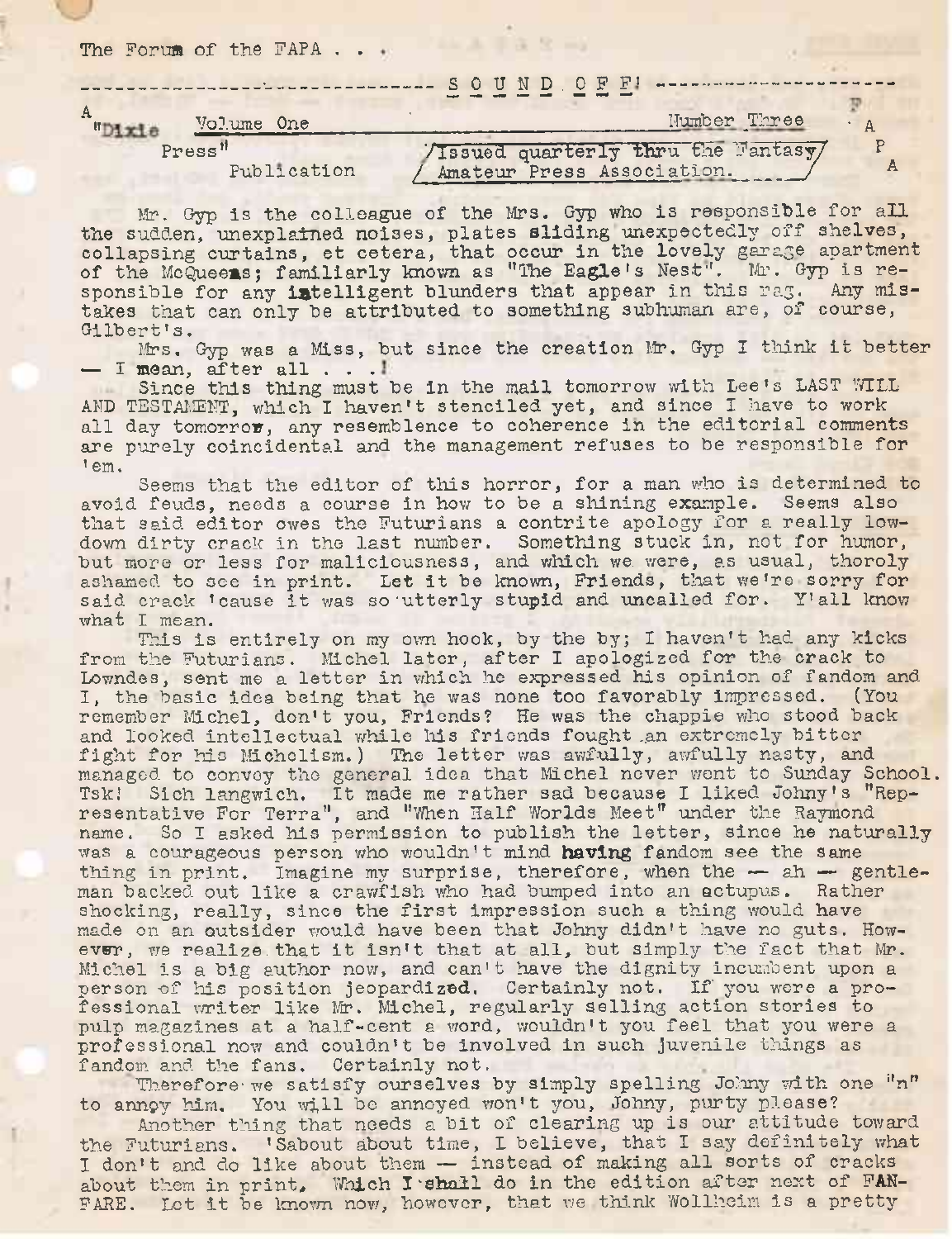okay guy, and Lowndes is one of the grandest, most dependable fans we know. no keed. We don't know enuf about the rest, except — heh! — Michel, to commit ourselves.

Incidentally, if you didn't get the last FUTURE FICTION you'<sup>d</sup> better chase out and get a copy; even the reprint is damn good.'

There ain't no even margins on this thing, changing the subject, becuase there ain't no time for even margins. Instead you'll got them on the post-mailing UNFAMOUS FANTASTIC MYSTERIES. Thrilling, isn't it? UFM was held up, by the by, because I picked the best darn story I could find for the first number, and it turned out to be a superb novelette  $-$  which took up eleven legal-size sheets, not counting the editorial and story commentary. What fun!

There'<sup>s</sup> something I'<sup>m</sup> forgetting, but I'<sup>m</sup> darned if <sup>I</sup> can remember There's something I'm forgetting, but I'm darned if I can remember<br>what is; so I'll conclude by reminding you to SOUND OFF! when you finish whet is; so I'll conclude by reminding you to SOUND OFF! when you finis<br>the mailing — whether it's about the mailing or anything else you feel the mailing - whether it's about the mailing or anything else you feel<br>disposed to discuss.

And now I pass you on to a thoroughly ingenuous and generous fellow whom we like no end because he is so completely and unaffectedly Ackerman (what ho! Koenig).

908 Lloyd Court

Columbia, S. Car. Joseph Gilbert.

## FORREST J ACKERMAN:

Well, starting off with SOUND OFF! itself, reading the dissertation by damon causes these comments: I always like "Juffusketches" (damonese!) too. Gakspiro de Fu invariably interests mo. HORIZONS unreadable as always? Hectograficly speaking, I presume is meant, 'cause the content always? Hectograficly speaking, I presume is meant, 'cause the conte<br>is OK....ich donko. ((Might say hero that three dots in a SOUND OFF)<br>letter, unless spaced thus ... in dangling sentence form, indicates<br>that a norsonal letter, unless spaced thus . . . in dangling sentence form, indicates that a personal passage not meant for publication, etc., has been omitted from the original letter. A series of four dots indicates such a series in the original letter. A series of four dots indicates such series in the original letter. All clear? I was afraid not. JG)). No, Joe, U're not the only one who manages to struggle thru Harry's horrible hectoplasm; I'<sup>m</sup> annuder. It breaks my heart that such good horrible hectoplasm; I'm annuder. It breaks my heart that such good material should be so poorly presented but I imagine HWjr must be every bit as unhappy over the appearance of his pub & correct the condition if he coud. So let's not heckle Harry. Speaking of "goo", in connexion with the Censored editorial, why not all us pubbers get together and call correction fluid obliterine? I pickt it up from the Aussy pubs and percorrection fluid oblitering? I pickt it up from the Aussy pubs and per-<br>sonly feel it fits fine, having a substantial stf sound to it. This alsonly feel it fits fine, having a substantial stf sound to it. This also stirs up the thot that I'm indebted to the British boys for "spine", so stirs up the thot that I'm indebted to the British boys for "spine", the term applyd to the part of the pros which gives the name of the mag & other data considered pertinent by the publishers. Bfor "spine", I never nue how to refer to what I inadequately called the back — but not never nue how to refer to what I inadequately called the back - but no<br>the back....U noe what I mean." "Nextolastanza" -- sensational, damon! Can this be your evil self? Mention of the Purity Resturant incident brings to the top of my mind a forgotten dream of the past wk — dare I speak? I dreamt I was attending a future Philco & the fans were to taken site-seeing to the historic spot. I woke up screaming -

I'<sup>m</sup> glad I'<sup>m</sup> able to review this FAPA mailing bcuz to do so I'<sup>m</sup> running thru everything again. And in doing so have re-read Gil's par-<br>tially forgotten ideas about the N3F Entrance Exams. I'd short like the tially forgotten ideas about the N3F Entrance Exams. I'd short like the adres of "hank Horselaugh", whose pop reputedly has pots of ingots  $-$  I'm sorta skeptical of his existence. It re-arouses an old question of my mind, "Is it <sup>a</sup> fundamental impossibility for <sup>a</sup> stfan to be (or become) • rich?", for I often have thot how wonderful it woud be to have <sup>a</sup> really rich slan'<sup>s</sup> son in our midst, a guy who coud pay the postage for the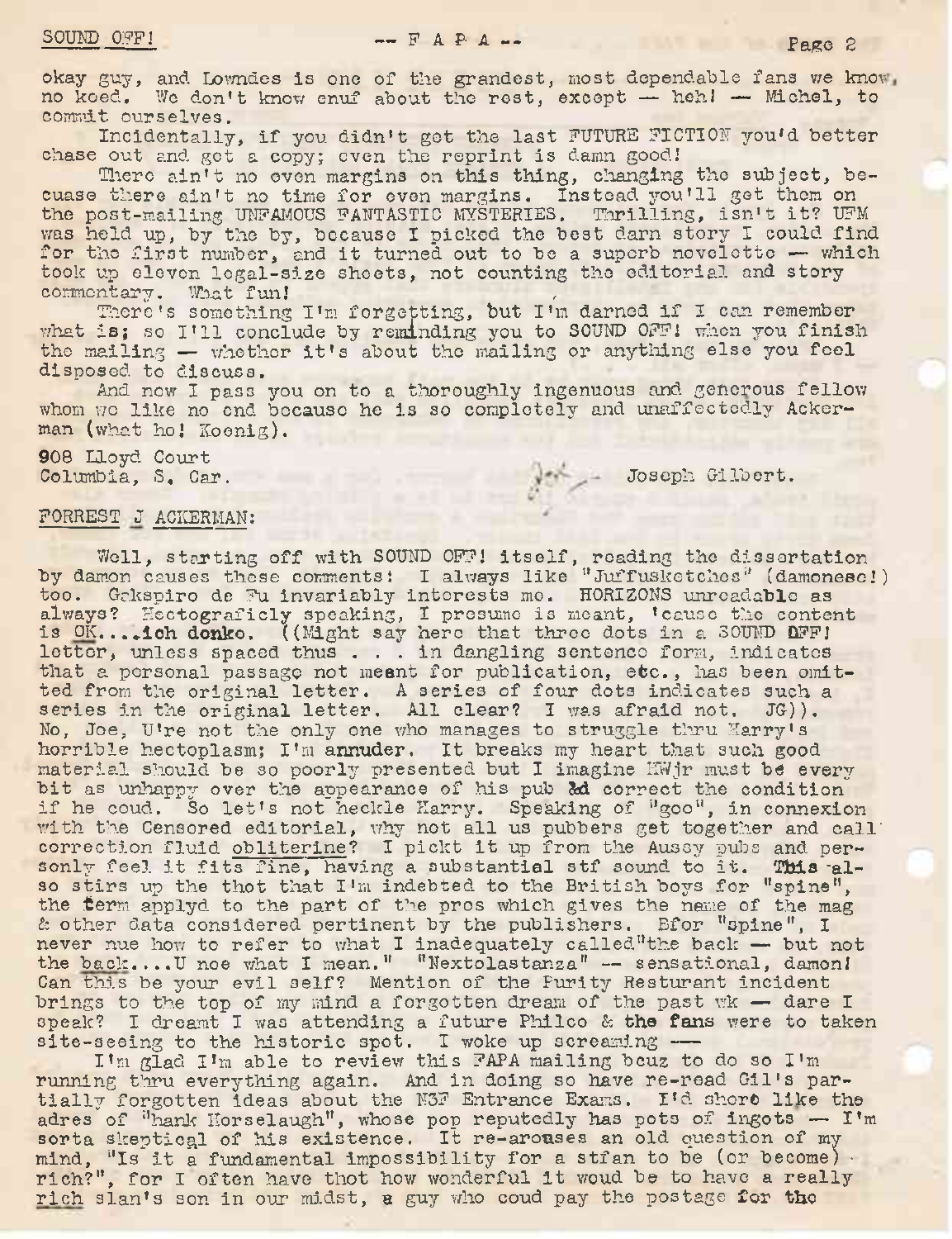ESFWRS, finance all sorts of worthy projects. But to get pack to the subject, I thot Gil's ideas on the entrance exam situation miritorious. I agree: The potentialitys must be there if the mems are to bcum potent, acquaintanceship with stfiana is not enuf. ((T'anks, Bud. Eut one of my most vivid and delightful memories is that of writing a four page impassioned letter to Milty setting forward that idea, and or Milty casually bringing my four pages of carefully assembled arguments tumbling down in ruins with three lines, pointing out briefly that the test was not necessary to pass a potential member; that his activity credentials were his real mombership qualifications. Which held me lor a while. But then it occurred to me, with my usual rapidity of thot, after an interval then it occurred to me, with my usual rapidly of thee, alleg an inceror less red tape, and why have it at all. I dunno . . .  $J^{\alpha})$ . Ince lines, pointing out brielly the the test sample of a spotential member; that his activity credentship qualifications. Which held me for a while me, with my usual rapidity of thot, after an in that if the test was unne

ss red tape, and why have it at all. I dunne...<br>This is utterly out of relation to things FAPAish, but if I don't This is utterly out of relation to things FAPAish, but if I don't<br>put it down here, I'm liable to forget it for ever ((Hey, Jack! Point put it down here, I'm liable to forget it for ever ((hey, Jack: Point)<br>of grammar. It's considered okay to spell "forever" as one word like of grammar. It's considered okay to spell "forever" as one word fine<br>that, isn't it? Most of the fans I know spell it thusly, and I prefer the form myself, but Acky and one or two others use the divided form. the form myself, but Acky and one or two others use the divided form:<br>Not that it matters; just curiosity. I wouldn't know a split infinitive t it matters; just curiosity. I wouldn't know a spill iminite<br>7 it doing a can-can dance in the middle of Main Street. JG) i I do ing a can-can dance in the middle of Main Street. JG))<br>after, cothen U will see what posterity would lose. It's a remark made by Bradbury the other day. Say Ray, when askt how his story-selling was coming along, "Oh, I'm writing a reject for Campbell now!"

And so let us pass to HILTI'S HAG, which is the next to hand. MAR's Superman article: super. Mention of Tarzan calls to mind an item I've not seen in the fannress yet: Weissmuller is to apear in a civilized setting (NYC) in the next Burroughs film out of MGM, scenario of which, among other things, calls for him to dive off the Bklyn Bridge (Johnny, notEdgarice). Title: "Tarzan Against the World". Johnnv Cross grew progressively averse to killing. As I remember Odd Jno, Stapledon said something like "the first time he killed a man it seemed singularly unimportant." Which is the true superman trait, I wonder? ((There're too many unknown factors to make the question answerable by ordinary peeples.<br>Depends on the superman, himself. F'r'xample, if the zooperman was an Depends on the superman, himself. F'r'xample, if the zooperman was an emotional sort of person, ala Johnny Cross, then he would doubtless have Johnny'<sup>s</sup> aversion to bumping guys off, that aversion being primarily an emotional impulse, Odd Jno, on the other hand, was a cold and rather precise being, I gather, despite his lamentably riotious adolescence. Can't believe, myself, that anything so deep rooted and basic as emotion would be greatly inhibited or eliminated by any single mutuation. Besides, wouldn't the certain degree of conceit necessary for an Individual to indulge in a cold-blooded killing, be foreign to thé nature of a true superman, who would, presumably, have the mental equipment to perceive the comparative insignificence of humanity? I think so. The question the comparative insignificence of humanity? I think so. seems to boil down to whether or not your superman would be human in emotional outlook, or non-human, so to speak, and the only way I know of to find out is to ask the superman. The only two persons I've ever met who came close to being supermen are Lester del Rey and Lee Eastman. It might be interesting to get their views on Ackerman's question. If Mllty will tackle Lester, I'll ask Lee. Okay, Milt?)). <sup>I</sup> get an unholy chuckle out of a local stfan-atheist who is also a C.O. but claims he'<sup>d</sup> have no compunctions about killing anyone religious because he doesn't consider them, people! Me, <sup>I</sup> guess I'<sup>d</sup> kill even fans, with the proper provocation. ((Boy, I've got the names and provocation if you'll furnish the axe! JG)). Not that <sup>I</sup> ever seriously expect to kill anybody; I'<sup>d</sup> rather hate to; & it seems like it might haunt me, sorta spoil my life to think I'<sup>d</sup> taken someone'<sup>s</sup> life, even justifiably or by accident. But I boil it down to this: If there were only 2 persons in the world -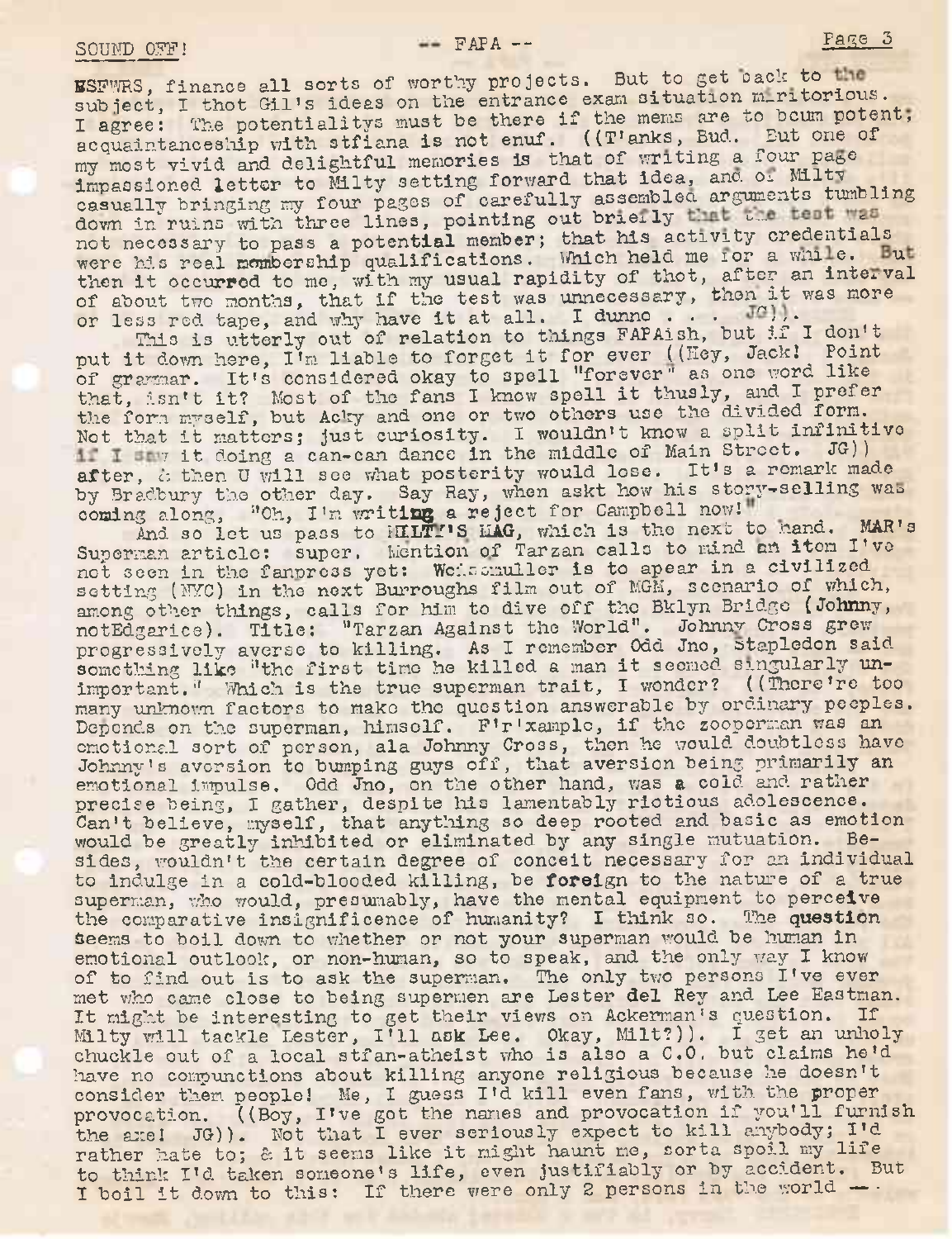me & a woud-be murderer  $-$  & I'm sitting not disturbing him, re-reading old PAPA mailings from when all the guys were alive (& kicking!); & this potential killer comes around to Earl Carroll'<sup>s</sup> (where I'<sup>m</sup> housing my collection, since <sup>U</sup> à everybody else died) with intent to shoot me dead, it'<sup>s</sup> obvious only one of us is gonna walk to the nearest exit <sup>à</sup> <sup>I</sup> certainly don't see why innocent me shoud swallow a slug from the mug! I say anyone intending to take my life has forfeited the right to hisers. Well, anyone intending to take my life has forferted the right to hisers. Well<br>there U have it; what certain sykoligistfriend of myn calls "the fans' passion to do an emotional striptease". Incidently, I spell Odd Jno that way bcuz nobody can squawk it aint legitimate, & besides it looks odder — more attractive — to me that way.

SUSPRO: Whatre U doin', Jack, ritin' "U235" with the numerals up in the air like that? I alius thot they wuz sposed to be below the line. Jeeze, I must be intellectual, 'cause according to the Hartmann quote Jeeze, I must be intellectual, 'cause according to the Hartmann quote<br>in the ish, "Intellectuals...((Omission dots 4e's. JG)) like to make in the ish, "Intellectuals... ((Omission dots  $4e1s$ . JG)) like to make fine distinctions which to others seem like hair-splitting." What's the authority for the up-or-down on U-235, & why don't they just rite it like that, anyway? — Juffy, a coupla ishes ago, in this or that other FAPApcr of yôurs, <sup>U</sup> mentiond a movie for some reason or other, that is, <sup>U</sup> gave <sup>a</sup> description of it in tho hopes someone coud toll <sup>U</sup> the title. It wound up with a beautiful woman being carved up by a bunch of vengeful circus-folk & turnd into a grotosk bird-woman. I misst the pic (curse ghuj) but I've <sup>a</sup> still from it <sup>à</sup> Olga Baclonova was the object of the operation, the picture: "Freaks". That's just in case no one told U privately. — Riting things down does not cause me to forget them.

Sardonyx: Schumann's "Prive World?" seems to me coud-be. Oh, Foo.' I now remember mos. ago intending to drop Elarcy that one requited postcard to insure the issuance of another Oasis. • Je suis désolé, mon ami - mais absolument! And if my frog aint keerect, please think that Joe Gilbert bolixt me in copying, rather'n suspect the original was <sup>a</sup> faute. Je vous remercier] Gertrude Kuslan shoud not be ignored but I radict. Se vous remercier; Gertrude Rusian shoud hot be ighored but I use the convenient excuse that this letter is alredy growing overlong to dodge the lot of considering it'd require to comment on it with justice. Twoud take an article. I am crazy about "The Listening Post".

NUCLEUS: Editorial — "They (fmz editors) are too deeply absorbed in the more lucrative pursuit of subscription fan mags" (than issuing a decent FAPub). Lucrative? Don't be ludicrous] Here is another subject I see I shan't have time to go into fully - FAPubs vs Subpubs - unfortunately. "The Female Fan": OK, Trudy, so U don't believe stf is essentially great; I do; now we noe how we stand. This opinion is probly not clairy great; I do; how we noe how we stand. This opinion is probly not<br>remarkable, tho, but only what U'd expect from Nut  $\#1$ ; so let's hear from some of the more normal" fans on the subject. ((I second that; What do the rest of youse guys think about the fundamental "greatness" of stf? All you guys who want to argue the demerits of super-dooper Smith join<br>the line to your left, and I'll take you on one by one. Most of the younger English fans take the pseudo-mature and rather Peter Duncanish stand that any author proclaimed as <sup>a</sup> great stf writer by the fans is bound.to stink. Strikes me that **fairer** and more intelligent arguments on this score are due to be aired by the American fans, and the FAPA crowd are pretty well the cream of the cream, as Trudy Kuslan puts it. What do you chappies really think about C. L. Moore, Stanley Weinbaum, etc.? SOUND OFFI gentlemen! JG)). A lil poll might not be amiss to to determine how many fans figger they fall in the "mad fanatic" class as defined by Miss Kuslan, how many the "true hobbyist". If anybody is interested enuf to argue heesh be a fan, I guess hoesh isare.

PHANNY, the Derrière Cri in Co-editing....or is it Dernier? Anyway, welcome to the FAPA fold, Don & Lynn.

EORIZONS: Harry, in the <sup>2</sup> Gutetoj skeded for this mailing, Moro jo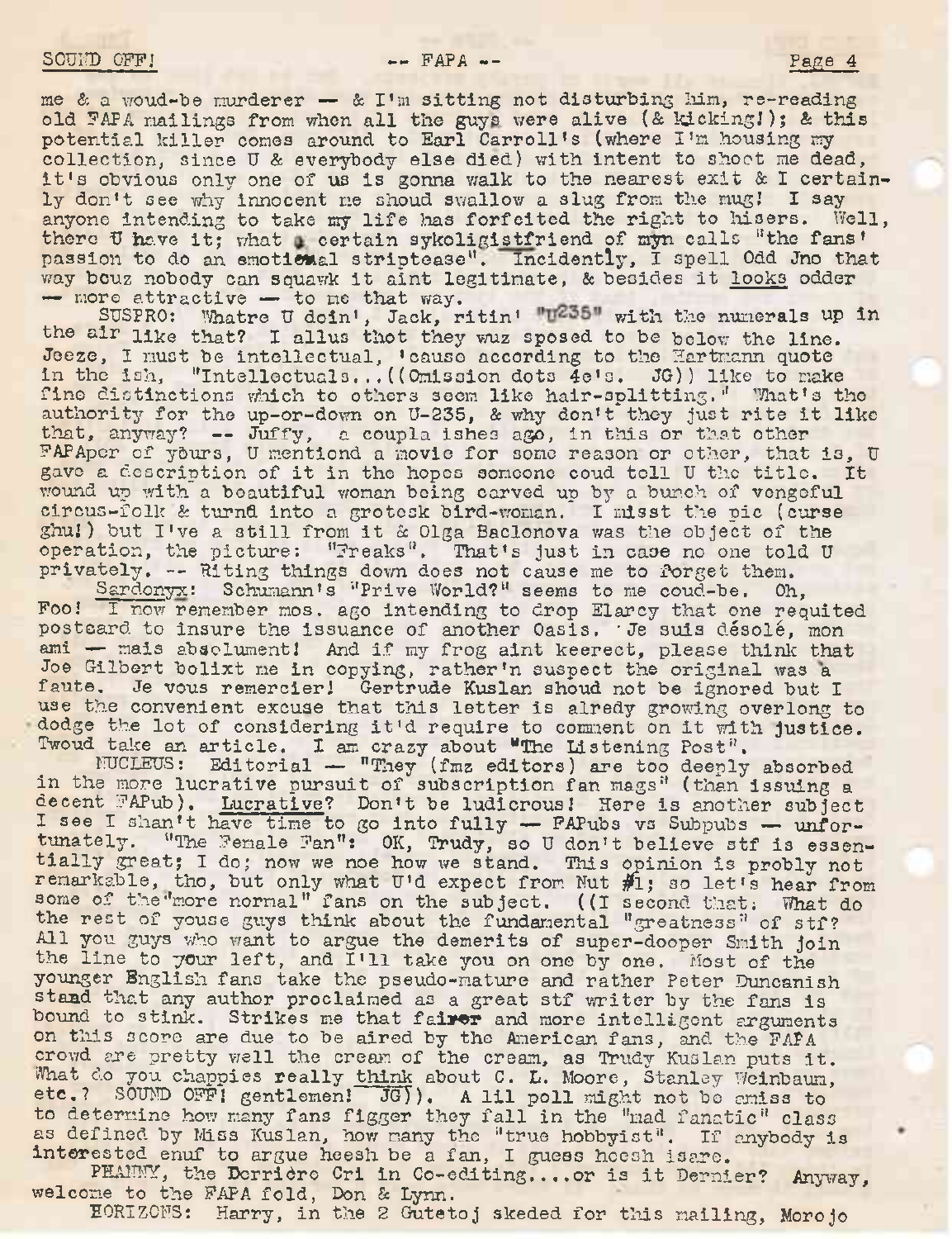buck the "Godamits" one hears on all sides from childhood. I don't believe buck the "wodamits" one hears on all sides from<br>in God, no; but it has an artificial ring in my in God, no; but it has an artificial ring in my ears to say "I hope to Science U're ryt!" nor does it seem like U coud get so expressively an on "U go to a concentration camp!" or something unpleasantness is positive, rather'n "to hell";<br>no stock. Science noes! I'm willing to try it operation à not lafs from stfans attempts to disabuse youse of that new-found fervor for Basic English. Or don't you disabuse easy? "A Year of Amazing", priceless; the summation, that is, not the file! I got a coupla the robin-egg-blue  $1/$ ers from Perdue, too. DBT saying a guy ain't grown-up if he swears by something he don't bliev in. May be. I gave considerable thot to that once; considered don't bliev in. May be. I gave considerable thot to that once; consider publishing a lil "Epithets for Atheists". I say "For Science Sakes!" or ''Sacred Science", which is <sup>a</sup> start; but it is really <sup>a</sup> difficult thing to get so expressively angry like that, even tho the in whose horrors U take if only I coud get cooperation & not lafs from stfans, but even the slans seem to think "Sacred Science!" a sorta silly epithet.... ((How about snarling "Fudge!" or ripping out a manly "Oh, Peachfuzz!" during those occasions when feels the need for a few vile oaths? 'Course, you have to be careful not to use such language in polite society. JG)).

Well, gentlemen, I guess that concludes it. Didnt say what I had to say too well or brilliantly, but — hey, what am I quoting! The conclu of Heinlein'<sup>s</sup> Denvention speech! Well, <sup>U</sup> see, fellows, I either've heard of heinfein's Denvention speech! Well, U see, fellows, I either've head.<br>that adres, after the one time it was deliverd in person, from fonograf that adres, after the one time it was deliverd in person, from fonograme. myself expressing parallel thots in Heinlein's words. Well, I coud patmyself expressing parameter say! Pointed Je Reikenmeau

Thanks for the comments, Forrie; thanks, too, for the letter from Ted Carnell with its comments on the mailing. Hearken to what Britain's best known fan thinks of us, fellas:

## TED CARNELL:

There was much that I wanted to write you about concerning that last issue of The Voice. ((Reference is made here to VoM, of course; the letter was written to Ackerman. JG)). But, like the emptyhead I am, I left the copy at home recently, and now have no guide to go by. Which all adds to the detriment of this letter. One thing, however, does come to mind. A factor I have long overlooked, but meant to do something about . . .

In short the FAPA — for the benefit of the censors, Fantasy Amateur Press Association. (Did you see a recent copy of Austra-Fantasy, where the editor had been hauled up before an Intelligence Officer in Sydney and questioned about the number of abbreviations he had used in a letter to Bob Tucker? That sure gave me a smile, for I visualized the furrowed brows it must have entailed. Anyone that wrote to you or Bob in your language are simply asking for interrogation). Which has little or nothing to do with the point on hand — the FAPA.<br>I've regularly received the mailings, and noted with deep pleasure<br>that I'm at illusting the mailings, and noted with deep pleasure

that I'<sup>m</sup> still listed as an active member. Somebody somewhere has been very generous toward me, for activity within the FAPA, as far as I have very generous toward me, for activity within the FAPA, as far as I have<br>been concerned, has been nil since I entered the Army. However, it may be that my various articles which you have published are called "activity". If this is so, there is still the question of dues. I haven't vity". If this is so, there is still the question of dues. I haven't<br>paid them, but somebody might have done so. If they haven't, then I'm running up a debt. That's something that I can take care of after the war, I hope. Whatever has been happening to keep me on the active list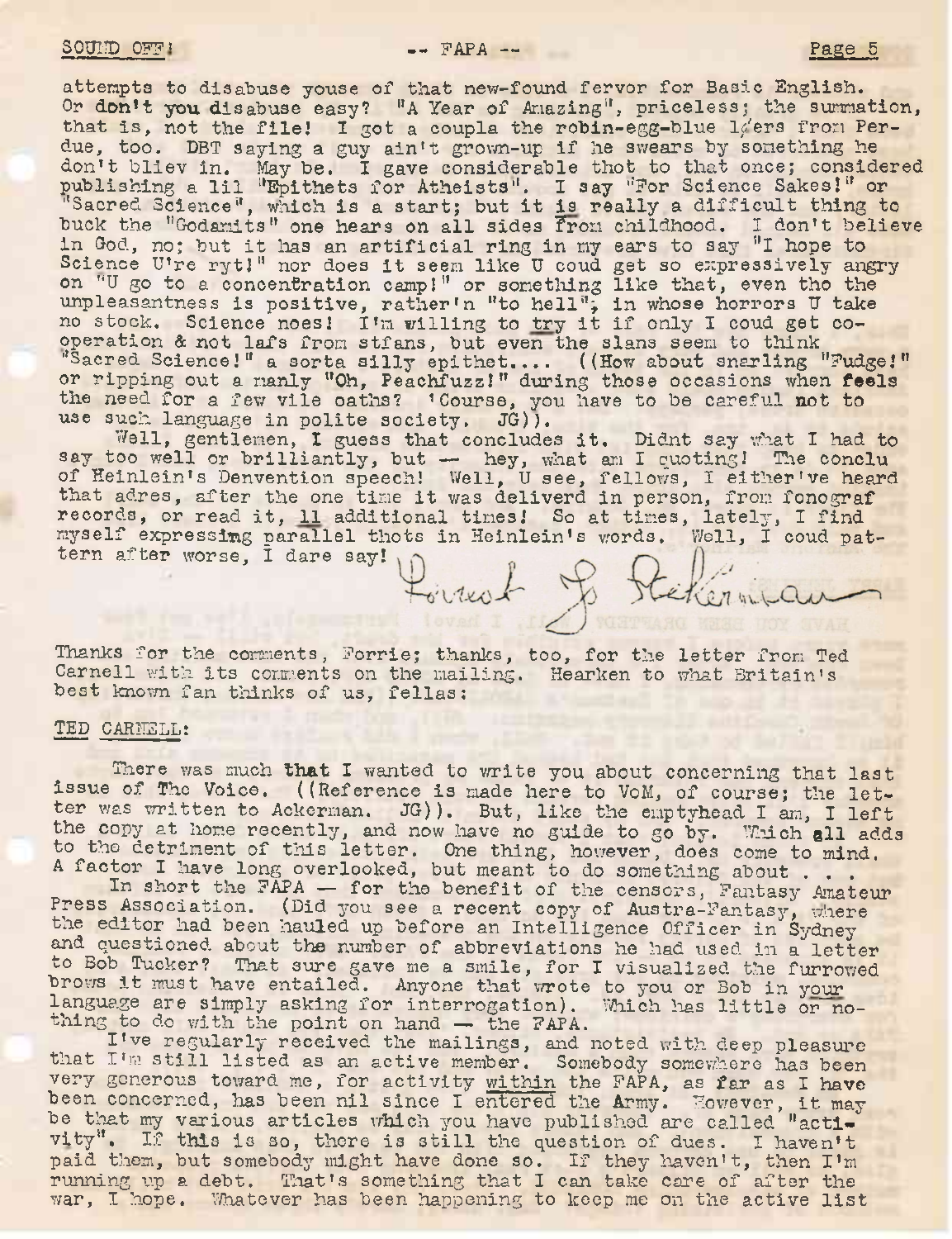## $SOUND$   $O \cdot F!$   $PAPA$   $P-$

Page 6

and whoever is responsible, I'd like to thank through you, if I may. I've greatly enjoyed belonging to the FAPA. My greatest regret lias

been that I haven't done sufficient to help the movement along. I would been that I haven't done sufficient to help the movement along. I wo<br>have preferred to write more articles for them - it may be that with have preferred to write more articles for them - it may be that will<br>winter coming on now, and leisure hours being spent in "our" little house, I shall be able to get around to something worthwhile. Bob's pep letter, and the recent drive against ''dead wood" in the Association, have all helped toward breaking me of my silence. It has been the circumstances that have prevented me from writing so much.

Heck, <sup>I</sup> dunno how the rest of you good people feel, but, me, I've got a very honest and very sincere admiration for the way these British fans have carried on in tho teeth of one of History's grimmest wars. Maybe American fandom would show <sup>a</sup> similar brand of courage if the unfortunate occasion arose; perhaps. But I'<sup>m</sup> frankly inclined to doubt it. Another salute to 4e, too, for the time, trouble, and expense he's gone to in order to keep them supplied with information and stf. It seems little enuf to do in comparison with the tenacity of the Snglishers, but I can't imagine anyone else doing what Acky has done. The floor is yours, Mr. Jenkins. And don't try to put it in the shirt and walk out with it, either, because I'<sup>m</sup> fixing you with <sup>a</sup> stare like the Ancient Mariner's.

## HARRY JENKINS:

HAVE YOU BEEN DRAFTED? Well, I have! Fortunately, I've got four more years before <sup>I</sup> become eligible for the draft, but still — I've been drafted. After I'd'laboriously thunked over the last mailing and recorded my thunking, I have to lose my SOUND OFF! sheet. It seems that recorded my thunking, I have to lose my SOUND OFF! sheet. It seems that<br>I placed it in one of Eastman's CAROLINIANS ((The now defunct University Of South Carolina literary magazine. JO)), and when I returned 'em to Or South Carolina literary magazine. JGJJ, and when I returned 'em thim, I failed to take it out. Well, when I did realize whore it was, It so happened that Lee had loaned the magazines to to someone else and it so happened that Lee had loaned the magazines to to someone else and<br>that someone had returned it — minus my precieus letter. Aw foo! maybe that someone had returned it - minus my precieus letter. Aw foo! mayb<br>someday I'll start making carbons os such stuffery. Therefore, this is someday I'll start making carbons os such stuffery. Therefore, this is my second comment. And my stuff doesn't "mellow" with age.

It seems logical that I should start off with SOUND OFFJ, which I shall promptly do. Damon and Lynn are both interesting and readable hut one of tho Gilbert comments draws first prize of <sup>a</sup> slightly bent staple. Gilbert'<sup>s</sup> description of the armament that he wears in defense of the FAPA is better than the defense. SOUND OFF! need not necessarily be composed of merely reports on the preceding mailing, but can be what it is supposed to be — the forum of the FAPA. NFFF affairs, fanzine comments, opinions"On the pros all can be included. At least that'<sup>s</sup> my idea of what SOUND OFF! is. ((Mine, too, Bud. This is a clearing house for everybody's opinions; whether they happen to be connected with the FAPA or not. No restrictions, either, 'cept that you can't call anybody anything more severe than a dastard. And you have to be sure you hit the "d" key when you write the word, and not the "b" . . .  $JG$ )).

Ah Foo-Fool At long, long last I've gotten <sup>a</sup> HORIZONS that <sup>I</sup> can read every page of. (Emerson ain't the only one who can end a sentence with a preposition). And future issues will be legible, 'cause Warner is going to use carbons beginning with the issue in this mailing. We is going to use carbons beginning with the issue in this mailing.<br>glee, we roll on Gilbert's best rug, laughing over Harry's proposed glee, we foll on cilbert's best fug, laughing over harry's proposed method of mimeographing HORIZONS. Chee, why can't I think out brilliant methods of purloining things? Say, Harry, here's three cheers and a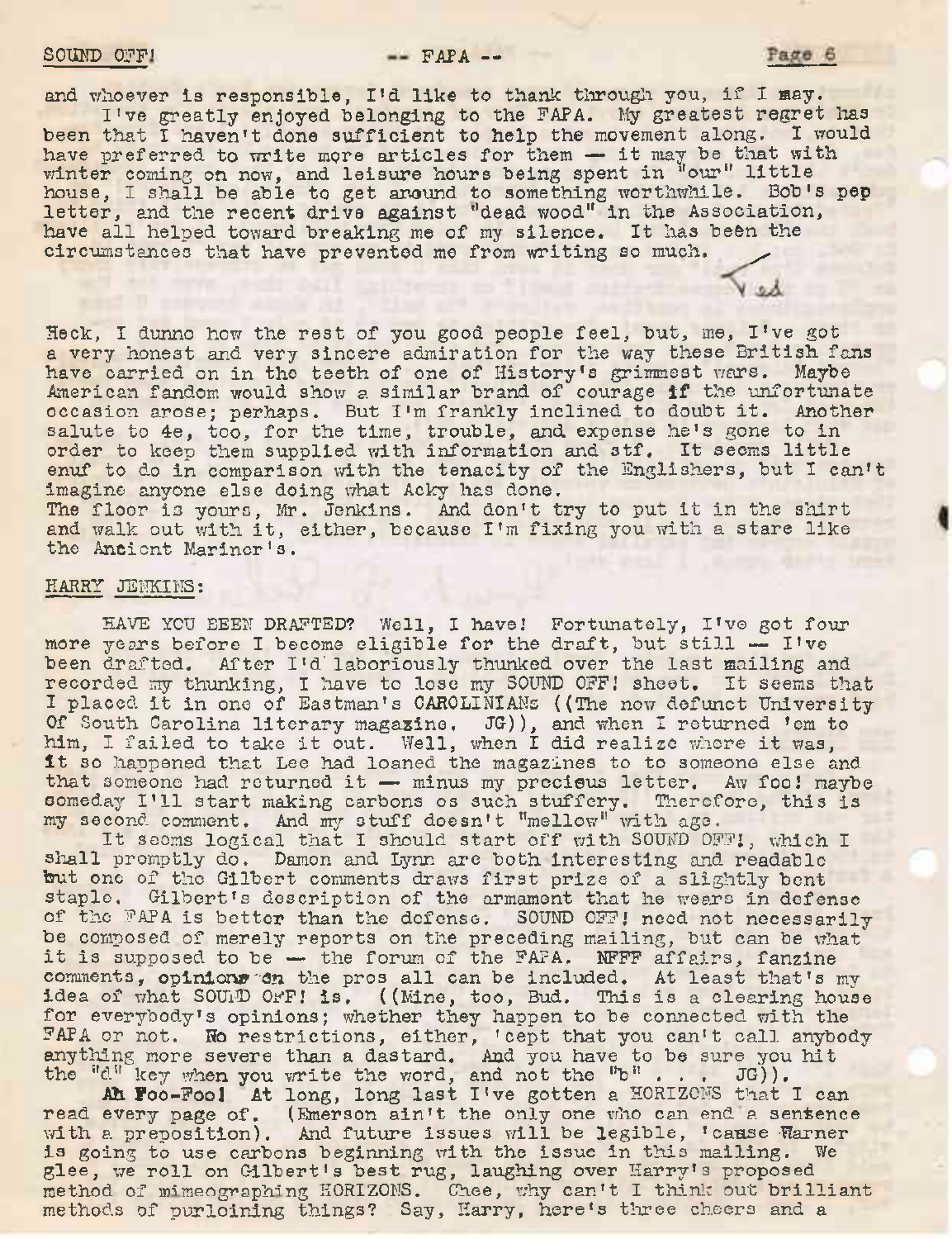whoop for continuing "On Dit". I can think of no more interesting feature, sez I, sez we. Cover ain't so bad; 'tain't bad, 'tain't bad. WHACKY is insanely delightful. The only thing that's wrong with

it is its brevity. At least four pages should be forthcoming, I hope. This issue of Chauvenet's SARDONYX is the best to date. It's hard

to decide which is the best! "Private World" or Trudy'<sup>s</sup> super-sarcasm. That last line of La Kus1an'<sup>s</sup> littepic will linger in my memory — ''And they are quite mad." Whoops, Jeeves, a chandelier and a high chair please. There are some swell little quotations one could take from Rabelais for "The Listening Post", but until Russell starts using asbestos paper, we'll abandon that idea.

I just happend to remember that one of those extremely distasteful DUES will appear my name in this FANTASY AMATEUR. Oh, woe, and Christmas is here, too.

PHANNY's welcomed heartily into the fold. It seems that this ought to develop into the Pro-Mag Commentator of the FAPA. Both Lynn and DB seem to read all, or almost all, of the prozines and both can comment capably. It'll be interesting to compare their comments from issue to issue. Or is that just another pipe dream? But — my gawd! — how could anyone like '"Tarrano The Conqueror"? I do agree with Lynn when he says that "The Cummings who wrote 'Tarrano' wasn't the Cummings of today." Thank God he's not! ((That goes double for me, too. Lord knows the Cummings of today is bad enuf, but he doesn't write any slop quite as bad as "Tarrano". That was an achievement not even Cummings can top!  $J(G)$ ).

MILTY'<sup>S</sup> MAG is, as usual, tops! <sup>I</sup> might just mention that I'<sup>m</sup> <sup>a</sup> MILIT'S MAG is, as usual, tops! I might just mention that I'm a sooperman, for I sell the soup, but I've already used that one before.

READER AND COLLECTOR: Well, HC, if you really want to learn how to hiss, it'<sup>s</sup> quite simple. First, get <sup>a</sup> long piece of rubber hose, rather thin. Then rummage around in the nearest pile of old tin and stuff and find <sup>a</sup> funnel. It must be <sup>a</sup> funnel with <sup>a</sup> diameter of exactly 3/4", though. Then it'<sup>s</sup> necessary to get <sup>a</sup> Bunsen burner •— but you don't need that; it'<sup>s</sup> only to keep you talking. Inspirational, fire of life and all that there srta  $cr - er - str$  stuff. If you have an auto, take out your auto pump, but if you don't possess that four-wheeled-vehicle-that-uscs too-darn-much-go-juice, why just swipe your neighbor's, Connect all these up with chewing gum and if it falls apart, stomp on it! After you've got it together in any sort of fashion, very, very carefully follow these last few directions. Buy the biggest stick o' dynamite you can find, place it under the mass of stuff that you've gummed together, light rind, place it under the mass of stuff that you've gummed together, li<br>it and sit on top of your concoction. If the fuse doesn't go out with a hiss, you will.

Shucks, you'll go out, all right. There was a joke somewhere in that thing but it sora pooped out. Sorta.

Methinks that I get more chuckles from the famous Speertistick figures on the back of SUSPRO than from any other spot in the mailing. Such artistic ability I have never seen. But despite its unattractiveness to a genuwine artiste, I like it! In fact, I like it almost as good as the Rube Goldberg 'tilings'.

THE NUCLEUS: the mimeoing is very poor and the general appearance is none too appealing to the eye. As for the Spencer article, it inspired is none too appealing to the eye. As for the Spencer article, it inspire<br>me to read Cabell. Perhaps I'm different er sumpin, but I began with The me to read Cabell. Perhaps I'm different er sumpin, but I began with Cream of the Jest and I couldn't read it. Maybe it's a too large dose Cream of the Jest and I couldn't read it. Maybe it's a too large dose of realism to suit my tastes. I'm the darndest romanticist you've ever seen, and Cabell has too much realism to suit my tastes. Hot dawg! See the latest YHOS for the rebuttal to "The Female Fan" and — there'll be <sup>a</sup> hot time from now on. If Widner slips up on me I'll be dissipinted. The editorial bears the full strength of a woman's cutting sarcasm. Gee, Trudy made me mad for a minute er so. But, she's partially the cause of